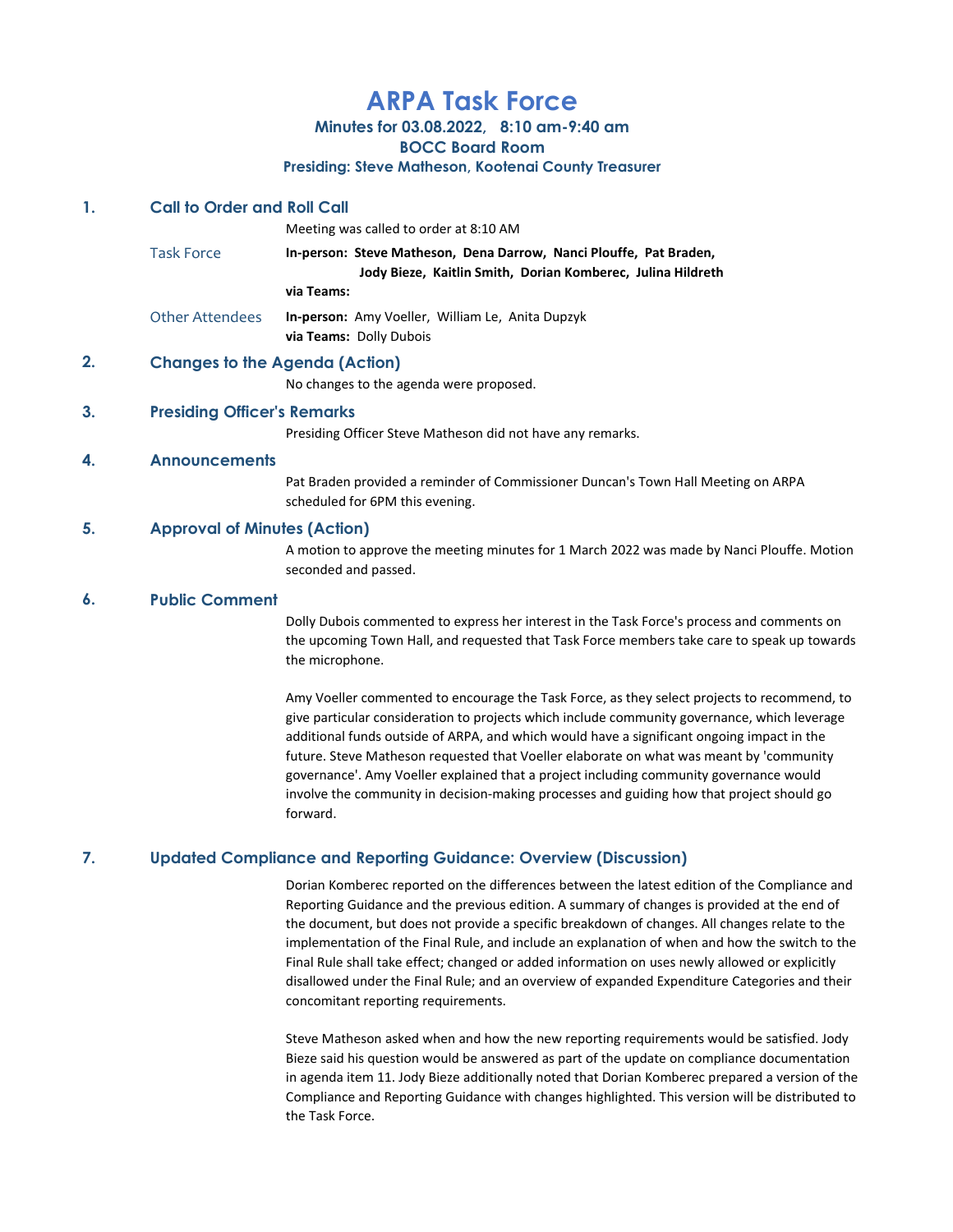#### 8. Project Scoring Review: Remaining Requests (Discussion)

Steve Matheson reported his receipt of Pat Braden's approval of the last four eligibility assessments last night. He requested that evaluators complete evaluation on this last batch by the end of the day on Wednesday, March 9th. The Task Force agreed.

#### 9. Evaluation Housekeeping: Score Sheets, Next Steps (Discussion)

Kaitlin Smith noted that she is collecting missing signatures on completed evaluation scoresheets. Steve Matheson stated his expectation that evaluations not completed this week will not be accepted, and requested that Kaitlin Smith prepare summary sheets of evaluation scores by the end of Thursday and send them out to the Task Force to review before next Tuesday. Kaitlin Smith agreed, and will also prepare summaries of each project for reference during selection and in preparation of the final recommendation report.

#### 10. Selection Team Meetings: Planning (Discussion)

Due to her expected absence the week of March 14th, Steve Matheson inquired whether Nanci Plouffe would be able to share her initial thoughts with himself and Jody Bieze to relay on her behalf at the March 15 meeting. Nanci Plouffe agreed.

Kaitlin Smith asked whether the March 15 meeting should be scheduled for the 3rd Floor Board Room per usual, or for Meeting Rooms 1A/1B downstairs instead. Steve Matheson solicited the Task Force and attendees for their opinions; attendee William Le and Task Force member Pat Braden agreed that scheduling the meeting in a larger room is a good idea. Steve Matheson requested he be kept apprised of room arrangements.

#### 11. Updates: Ongoing Tasks/Project Information (Discussion)

Public Hearing / Evening Meeting

Countywide PPE

Preparation of recommendation report and compliance documentation

Steve Matheson reiterated that Commissioner Duncan will be hosting a Town Hall-style meeting on ARPA tonight at 6PM, hosted in Meeting Room 1A/1B. Steve Matheson will participate to provide an introductory explanation of ARPA, and to describe the activities and conclusions of the ARPA Task Force.

Kaitlin Smith and Dorian Komberec have prepared documents describing the administrative and reporting requirements for each type of project, including a sample report for large capital projects. These documents will be distributed to the Task Force following this meeting. Kaitlin Smith clarified that the Treasury will not pre-screen projects, and therefore any additional reporting required by the Final Rule is to be included in quarterly reports, not submitted separately. Jody Bieze noted that the documents illustrate the administrative commitment associated with each potential project.

## 12. Confirmation of Next Meeting (Action)

Steve Matheson confirmed that, so long as the room is available, the next meeting will be held on March 15, at 8:10 AM, in Meeting Rooms 1A/1B.

Dena Darrow requested clarification on whether the full Task Force should attend the meeting or just the Selection Team. Steve Matheson clarified that all Task Force members are welcome to attend and may be solicited for input, but shall not be participants. He asked that Pat Braden attend. Pat Braden agreed.